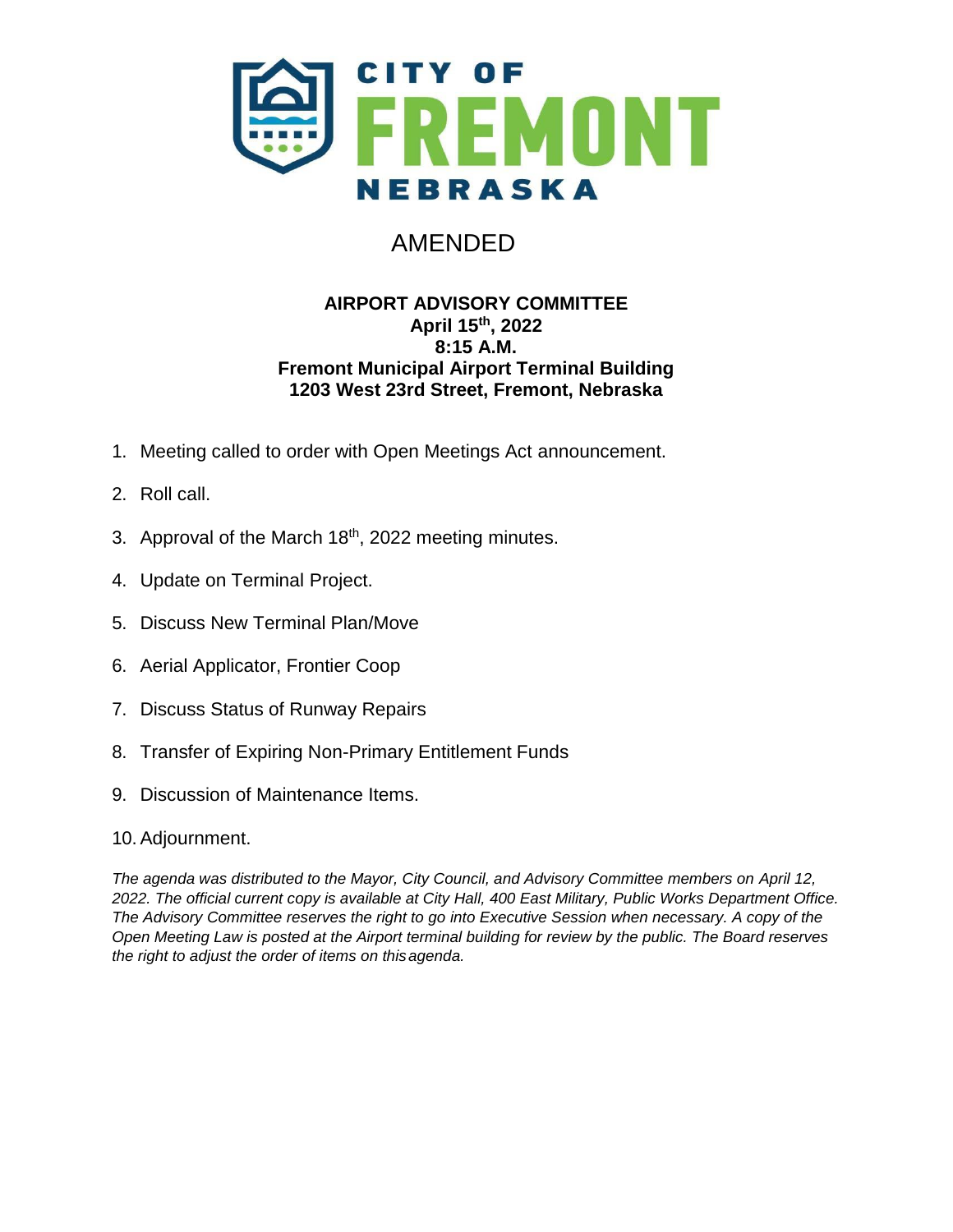#### SUMMARY OF PROJECT COSTS **NDOT - Division of Aeronautics**

 $\bar{\lambda}$ 

| City of Fremont<br>Fremont, Nebraska                                                      |                          |                       | Statement No. 20F<br>March 9, 2022 |
|-------------------------------------------------------------------------------------------|--------------------------|-----------------------|------------------------------------|
| Fremont Municipal Airport                                                                 |                          |                       | Project No. 3-31-0029-012          |
| <b>DESCRIPTION</b><br>Construction                                                        | New This Time            | <b>Itemized Costs</b> | <b>TOTAL</b>                       |
| M.E. Collins Contracting Co., Inc.<br>Progress Estimates No. 1-9F                         | 5,000.00                 | 1,788,752.88          |                                    |
| <b>Total Construction</b>                                                                 |                          |                       | 1,788,752.88                       |
| Engineering                                                                               |                          |                       |                                    |
| <b>Burns &amp; McDonnell</b><br>Progress Estimates No. 1-22F                              |                          |                       |                                    |
| Design (Prelim; design; bidding)                                                          |                          | 195,455.00            |                                    |
| Construction                                                                              | 1,115.59                 | 336,598.97            |                                    |
| Construction closeout                                                                     | 1,782.50                 | 17,825.00             |                                    |
| <b>Total Engineering</b>                                                                  |                          |                       | 549,878.97                         |
| <b>Administration</b>                                                                     |                          |                       |                                    |
| Division of Aeronautics                                                                   | 1,427.39                 | 6,204.02              |                                    |
| <b>Total Administration</b>                                                               |                          |                       | 6,204.02                           |
| TOTAL PROJECT COSTS TO DATE                                                               | 9,325.48                 |                       | 2,344,835.87                       |
| $\epsilon^{\prime}$                                                                       |                          |                       |                                    |
| <b>Federal Share</b>                                                                      |                          |                       |                                    |
| $90\% \times $2,344,835.87 = $2,110.352.28$<br>(Maximum = 90% (\$2,195,500 + \$1,975,950) | 8,393.00                 | 2,110,352.00          |                                    |
| Add: Amount previously deducted over 90% maximum<br><b>Total federal funds</b>            | 126,009.00<br>134,402.00 |                       |                                    |
| Less: Administrative costs                                                                | (1,427.39)               | (6, 204.02)           |                                    |
| Less: Previous Payments to Sponsor (Statements No. 1-19)                                  |                          | (1, 971, 173.37)      |                                    |
| <b>Total Funds Due Sponsor</b>                                                            | 132,974.61               |                       | 132,974.61                         |
|                                                                                           |                          |                       |                                    |
|                                                                                           |                          |                       |                                    |
| # 2195 500 grant<br>2110 352 funds used for pr.                                           |                          |                       |                                    |
|                                                                                           |                          |                       |                                    |
| # 85 148 under fun                                                                        |                          |                       |                                    |
| PREPARED BY Katie Maguire                                                                 | Date 03/09/2022          |                       |                                    |
|                                                                                           |                          |                       |                                    |
| APPROVED<br>Date .                                                                        |                          |                       |                                    |
| Sponsor                                                                                   |                          | <b>Federal Funds</b>  |                                    |
|                                                                                           |                          | Due Sponsor           | 132,974.61                         |
| 6450636<br>$49197570$ EFT No. $104788414$ Amount                                          |                          |                       | 6 / Date of EFT $3 - 25 - 22$      |
|                                                                                           |                          | Date Letter Mailed    |                                    |

 $\vec{\mathbf{x}}$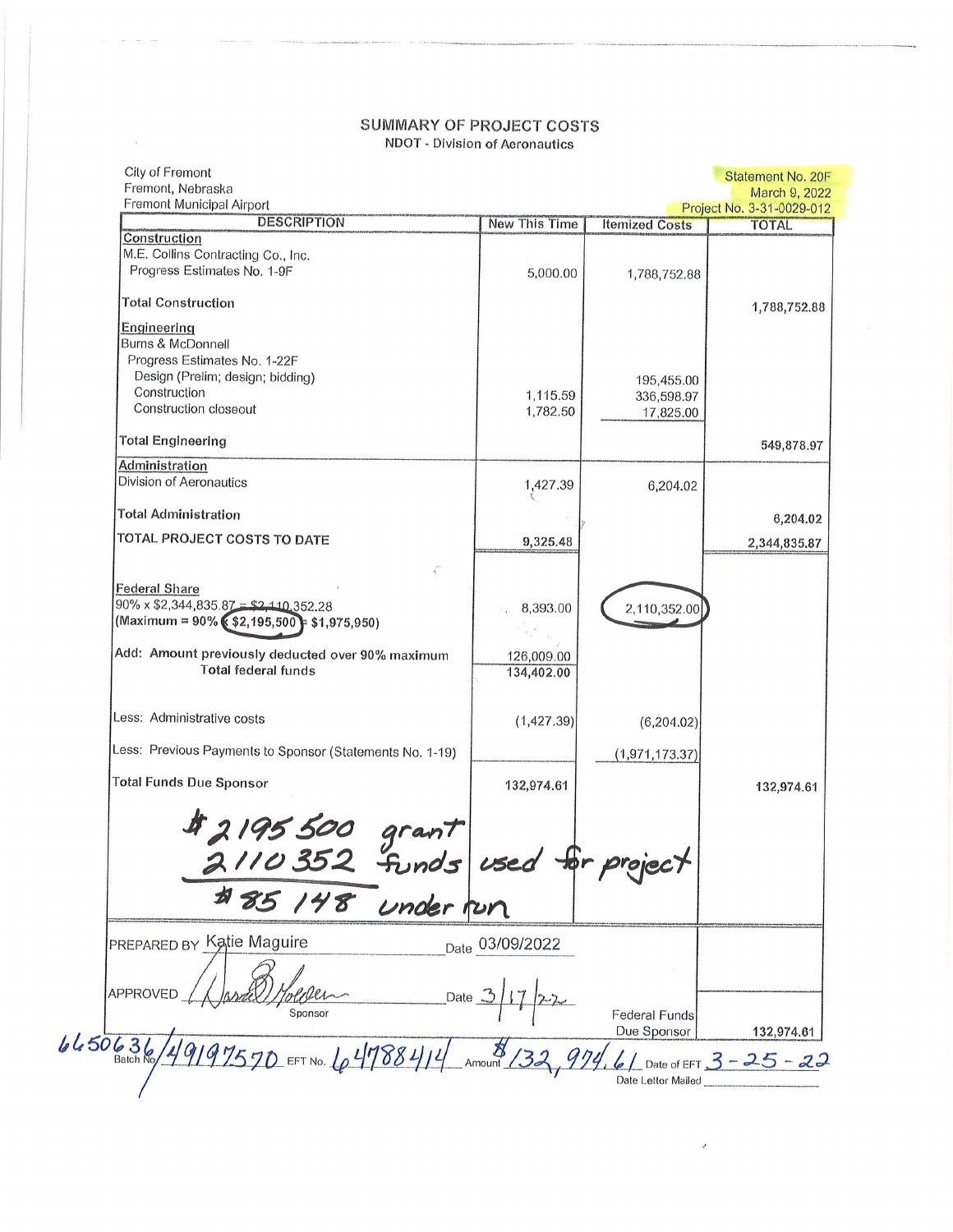#### **Exhibit "O"**

# **AGREEMENT FOR TRANSFER OF NON-PRIMARY ENTITLEMENTS**

In accordance with section 47117(c)(2) of Title 49 U.S.C. (hereinafter called the "Act).

# **City of Fremont**

*(Name of Transferor Sponsor)*

Hereby waives receipt of the following amount of funds apportioned to it for each fiscal year specified under section  $47114(d)(3)(a)$  of the Act.

| <b>Fiscal Year</b> |
|--------------------|
| 2019               |
| 20                 |
| 20                 |
|                    |

TOTAL \$85,148

On the condition that the Federal Aviation Administration makes the waived amount available to:

#### **Nebraska Department of Transportation, Aeronautics Division**

*(Name of Transferee Sponsor)*

\_\_\_\_\_\_\_\_\_\_\_\_\_\_\_\_\_\_\_\_\_\_\_\_\_\_\_\_ \_\_\_\_\_\_\_\_\_\_\_\_\_\_\_\_\_\_\_\_\_\_\_\_\_\_

for eligible projects under section 47104(a) Act. This waiver shall expire on earlier of September 30, 2022 *(date)* or when the availability of apportioned funds would lapse under section 47117(b) of the Act.

#### **FOR THE UNITED STATES OF AMERICA FEDERAL AVIATION ADMINISTRATION FOR THE CITY OF FREMONT**

*(Signature) (Signature)*

 $\overline{\phantom{a}}$  ,  $\overline{\phantom{a}}$  ,  $\overline{\phantom{a}}$  ,  $\overline{\phantom{a}}$  ,  $\overline{\phantom{a}}$  ,  $\overline{\phantom{a}}$  ,  $\overline{\phantom{a}}$  ,  $\overline{\phantom{a}}$  ,  $\overline{\phantom{a}}$  ,  $\overline{\phantom{a}}$  ,  $\overline{\phantom{a}}$  ,  $\overline{\phantom{a}}$  ,  $\overline{\phantom{a}}$  ,  $\overline{\phantom{a}}$  ,  $\overline{\phantom{a}}$  ,  $\overline{\phantom{a}}$ *(Typed Name) (Typed Name)*

\_\_\_\_\_\_\_\_\_\_\_\_\_\_\_\_\_\_\_\_\_\_\_\_\_\_\_\_

*(Title) (Title)*

\_\_\_\_\_\_\_\_\_\_\_\_\_\_\_\_\_\_\_\_\_\_\_\_\_\_\_\_ \_\_\_\_\_\_\_\_\_ \_\_\_\_\_\_\_\_

### **CERTIFICATE OF SPONSOR'S ATTORNEY**

I, **I**, **EXECUTE:** Letter and as Attorney for the Sponsor do hereby certify:

That I have examined the foregoing Agreement and find that the Sponsor has been duly authorized to make such transfer and that the execution thereof is in all respects due and proper and in accordance with the laws of the State of Nebraska and the Act.

Dated at  $\qquad \qquad \text{this} \qquad \text{day of} \qquad \text{, 2022.}$ 

**By:**\_\_\_\_\_\_\_\_\_\_\_\_\_\_\_\_\_\_\_\_\_\_\_\_\_\_\_\_\_\_\_\_\_\_\_\_\_\_\_\_\_\_\_\_

*(Signature of Sponsor's Attorney)*

*(Date) (Date)*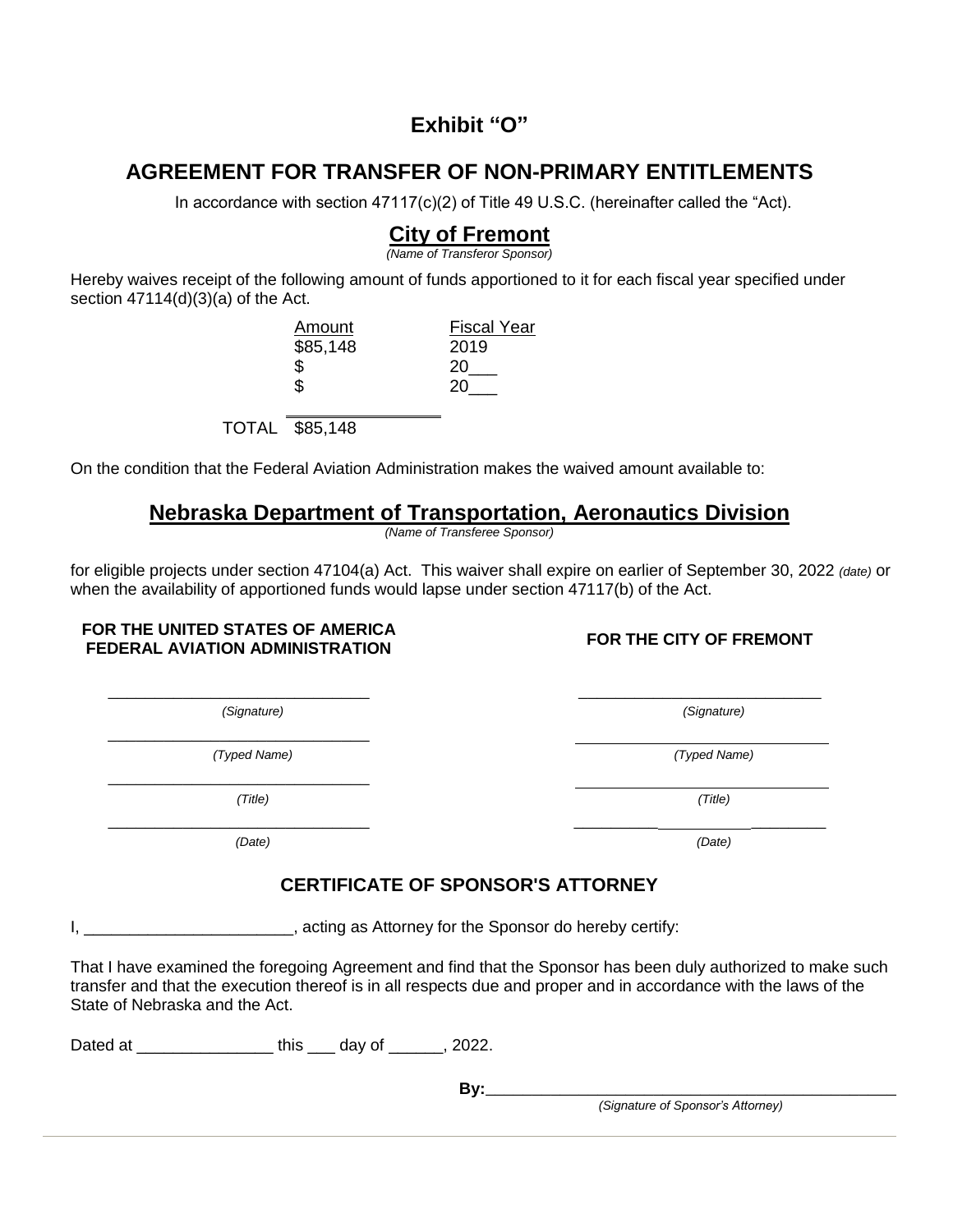# **AGREEMENT FOR TRANSFER OF NON-PRIMARY ENTITLEMENTS**

In accordance with section  $47117(c)(2)$  of Title 49 U.S.C. (hereinafter called the "Act).

### **City of Fremont**

*(Name of Transferor Sponsor)*

Hereby waives receipt of the following amount of funds apportioned to it for each fiscal year specified under section  $47114(d)(3)(a)$  of the Act.

> Amount Fiscal Year \$85,148 2019  $\begin{array}{cc} $ & 20 \ \ 3 & 20 \ \end{array}$ **20** TOTAL \$85,148

On the condition that the Federal Aviation Administration makes the waived amount available to:

### **Nebraska Department of Transportation, Aeronautics Division**

*(Name of Transferee Sponsor)*

\_\_\_\_\_\_\_\_\_\_\_\_\_\_\_\_\_\_\_\_\_\_\_\_\_\_\_\_ \_\_\_\_\_\_\_\_\_\_\_\_\_\_\_\_\_\_\_\_\_\_\_\_\_\_

for eligible projects under section 47104(a) Act. This waiver shall expire on earlier of September 30, 2022 *(date)* or when the availability of apportioned funds would lapse under section 47117(b) of the Act.

#### **FOR THE UNITED STATES OF AMERICA FEDERAL AVIATION ADMINISTRATION FOR THE CITY OF FREMONT**

*(Date) (Date)*

#### *(Signature) (Signature)* Joey Spellerberg *(Typed Name) (Typed Name)* \_\_\_\_\_\_\_\_\_\_\_\_\_\_\_\_\_\_\_\_\_\_\_\_\_\_\_\_ Mayor *(Title) (Title)*  $\overline{\phantom{a}}$  , and the contract of the contract of the contract of the contract of the contract of the contract of the contract of the contract of the contract of the contract of the contract of the contract of the contrac

### **CERTIFICATE OF SPONSOR'S ATTORNEY**

I, \_\_\_\_\_\_\_\_\_\_\_\_\_\_\_\_\_\_\_\_\_\_\_\_, acting as Attorney for the Sponsor do hereby certify:

That I have examined the foregoing Agreement and find that the Sponsor has been duly authorized to make such transfer and that the execution thereof is in all respects due and proper and in accordance with the laws of the State of Nebraska and the Act.

Dated at \_\_\_\_\_\_\_\_\_\_\_\_\_\_\_\_\_\_\_\_\_ this \_\_\_\_ day of \_\_\_\_\_\_\_, 2022.

**By:**\_\_\_\_\_\_\_\_\_\_\_\_\_\_\_\_\_\_\_\_\_\_\_\_\_\_\_\_\_\_\_\_\_\_\_\_\_\_\_\_\_\_\_\_

*(Signature of Sponsor's Attorney)*